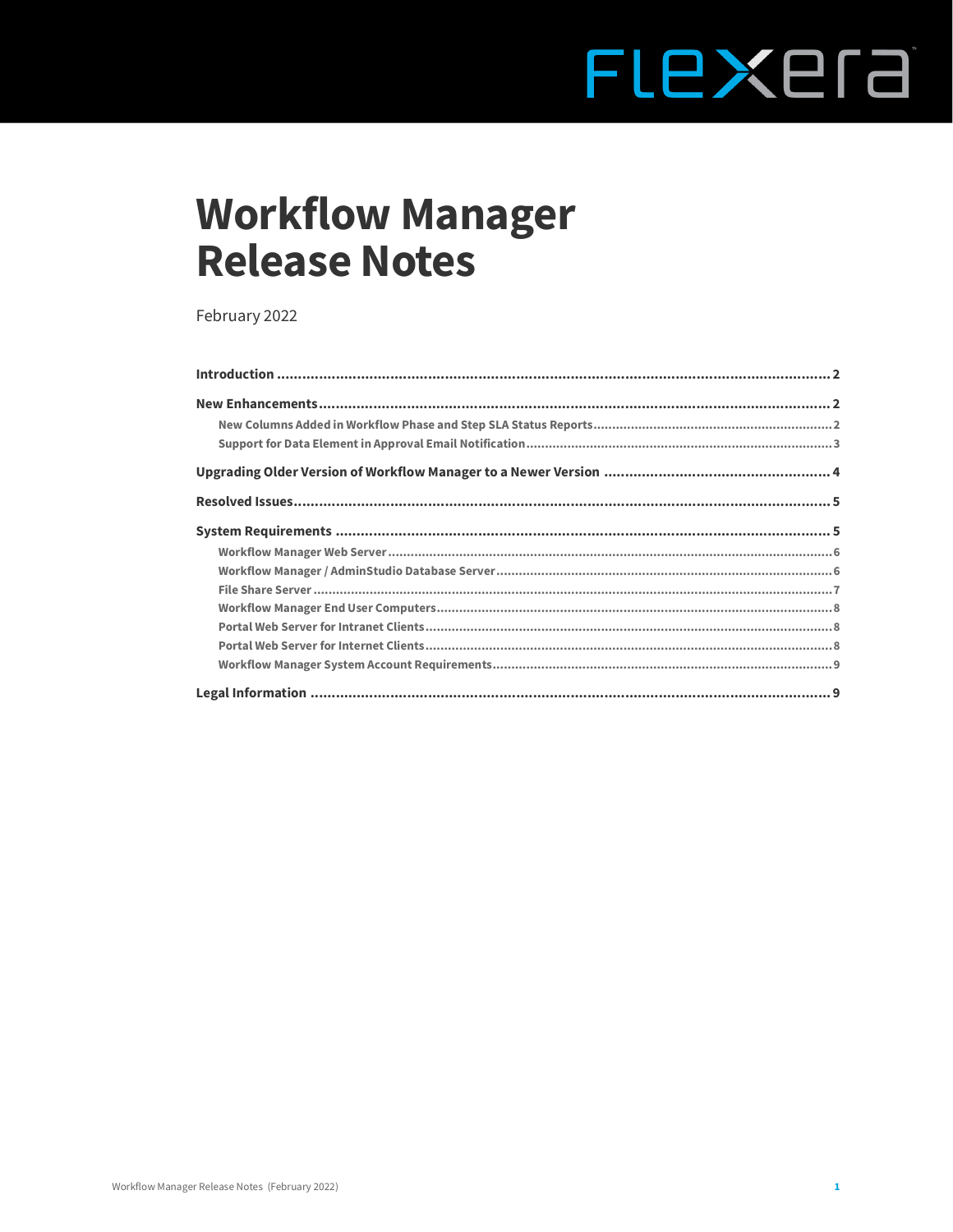# <span id="page-1-0"></span>**Introduction**

Workflow Manager helps enterprises efficiently manage the Application Readiness and Software License Optimization processes to streamline the procurement, preparation, deployment, and ongoing management of applications. Workflow Manager maximizes productivity of the IT team by automating change management, asset management, and other ITIL processes as part of the enterprise application lifecycle Test.

When IT-wide processes such as preparing application for deployment, migrations, and license optimization are managed poorly, expensive errors can occur, resulting in costly delays, lost productivity, and overspending. Workflow Manager standardizes, coordinates, and streamlines the management of applications through the entire enterprise lifecycle, reducing costs and maximizing productivity.

Workflow Manager supports both AdminStudio Suite and FlexNet Manager Suite for Enterprises. IT teams of every size use Workflow Manager to coordinate software asset management—from application packaging and deployment, though software licensing and optimization after deployment. Workflow Manager can manage desktop management processes, such as preparing for Windows migrations and application virtualization, as well as procurement, auditing, and retirement of software assets.

# <span id="page-1-1"></span>**New Enhancements**

Workflow Manager includes the following new enhancements:

- **•** [New Columns Added in Workflow Phase and Step SLA Status Reports](#page-1-2)
- **•** [Support for Data Element in Approval Email Notification](#page-2-0)

### <span id="page-1-2"></span>**New Columns Added in Workflow Phase and Step SLA Status Reports**

With this update, the **New Risk Date** and **New Due Date** columns have been added to the **Workflow Phase and Step SLA Status Report**.

| Home                      | Workflows | <b>Issues</b>                             | <b>Reports</b>       | <b>Admirestration</b> | Settings           |                 |                      |                      |                      | <b>Workflow Manager</b> |              |
|---------------------------|-----------|-------------------------------------------|----------------------|-----------------------|--------------------|-----------------|----------------------|----------------------|----------------------|-------------------------|--------------|
| 会                         | 狂         |                                           | 灩                    | 窆                     | r 7                |                 |                      |                      |                      |                         |              |
|                           |           | Workflow Phase and Step SLA Status Report |                      |                       |                    |                 |                      |                      |                      |                         |              |
|                           |           |                                           |                      |                       |                    |                 |                      |                      |                      |                         |              |
| Select a workflow request |           | Workflow1 v                               |                      |                       |                    |                 |                      |                      |                      |                         |              |
|                           |           |                                           |                      |                       |                    |                 |                      |                      |                      |                         |              |
| 7 results returned        |           | a.<br>20 v rows per page                  |                      |                       |                    |                 |                      |                      | $D \equiv T$         | Enter search text       |              |
| Phase name                | Step name | Stact time                                | Last Activity At     | Rollbacks             | Time elapsed (hrs) | Hold time (htt) | <b>Risk Date</b>     | Due Date             | New Rick date        | New Due date            | SLA status   |
|                           | 57.       | 1/25/2022 2:32:38 PM                      | 1/25/2022 2:40:18 PM | $\circ$               | 0.13               | 0.03            | 1/27/2022 2:32:38 PM | 1/30/2022 2:32:38 PM | 1/27/2022 2:34:38 PM | 1/30/2022 2:34:38 PM    | $\bullet$    |
| p1                        |           | 1/25/2022 2:32:38 PM                      | 1/25/2022 2:57:34 PM | $\circ$               | 0.42               | 0.23            | 1/27/2022 2:32:38 PM | 1/30/2022 2:32:38 PM | 1/27/2022 2:46:38 PM | 1/30/2022 246:38 PM     | ۰            |
|                           | $^{12}$   | 1/25/2022 2:40:19 PM                      | 1/25/2022 2:57:33 PM | 16                    | 0.28               | 0.2             | 1/27/2022 2:40:19 PM | 1/30/2022 2:40:19 PM | 1/27/2022 2:52:19 PM | 1/30/2022 2:52:19 PM    | $\bullet$    |
| D <sup>2</sup>            |           | 1/2S/2022 2:57:34 PM                      | 1/25/2022 4:15:02 PM | $\circ$               | 1.3                | 0.7             | 1/27/2022 2:57:34 PM | 1/30/2022 2:57:34 PM | 1/27/2022 3:39:34 PM | 1/30/2022 3:39:34 PM    | ۰            |
|                           | 12.1      | 1/25/2022 2:57:34 PM                      | 1/25/2022 3:39:02 PM | 18                    | 0.7                | 0.38            | 1/27/2022 2:57:34 PM | 1/30/2022 2:57:34 PM | 1/27/2022 3:30:34 PM | 1/30/2022 3:20:34 PM    | ۰            |
|                           | 62.2      | 1/25/2022 3:39:02 PM                      | 1/25/2022 4:08:21 PM | $-6$                  | 0.48               | 0.32            |                      |                      |                      |                         | Not tracking |
|                           | 423       | 1/25/2022 4:08:21 PM                      | 1/25/2022 4:15:02 PM | <b>0</b>              | 0.12               | 0               | 1/27/2022 4:08:21 PM | 1/30/2022 4:08:21 PM | 1/27/2022 4:08:21 PM | 1/30/2022 4:08:21 PM    | $\bullet$    |
| <b>A Create Ellter</b>    |           |                                           |                      |                       |                    |                 |                      |                      |                      |                         |              |

The **New Risk Date** and **New Due Date** are adjusted based on the sum of stop time on the SLA clock at each workflow step. For more information on stopping the SLA clock at Workflow Step, see [Stopping and Restarting](https://docs.flexera.com/workflowmanager2020/Content/helplibrary/AMSStopStartSLAClock.htm)  [the SLA Clock](https://docs.flexera.com/workflowmanager2020/Content/helplibrary/AMSStopStartSLAClock.htm).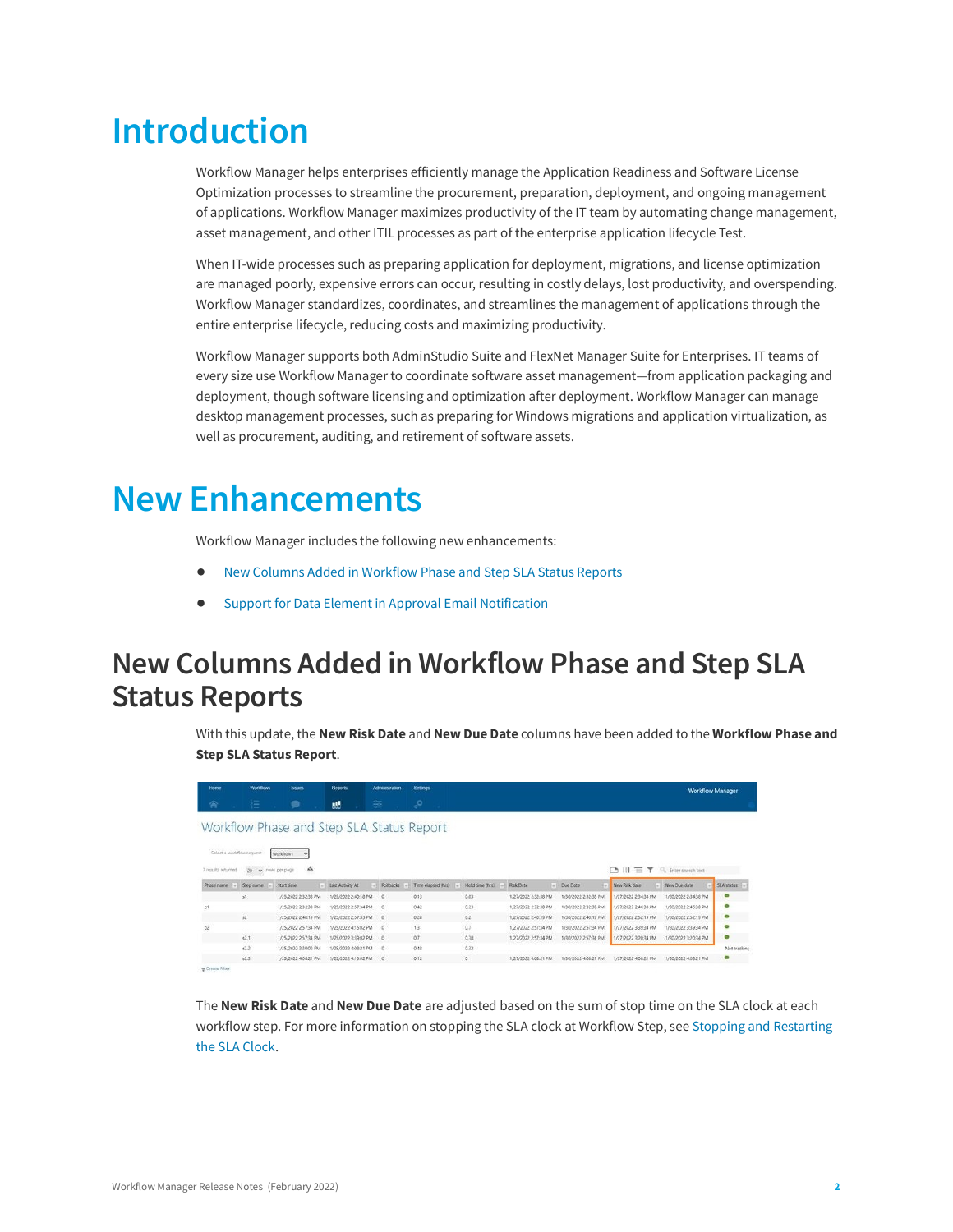# <span id="page-2-0"></span>**Support for Data Element in Approval Email Notification**

You can now refer to a data element to display its value in an approval email notification.

### **Workflow Manager**

#### **Notification of Approval Task**

Workflow request name: Workflow Approval workflow step: Phase 1/Approval

Value of DE1:

#### **Approval**

Click Approve or Reject to either approve or reject this workflow step.

Approve Reject

#### **Viewing Workflow Request Progress**

Click Workflow Progress to view the progress for this workflow request.

#### **Workflow Progress**

For more information on modifying email templates, see [Using Replaceable Parameters in Email Templates](https://docs.flexera.com/workflowmanager2020/Content/helplibrary/WFMReplaceParams.htm).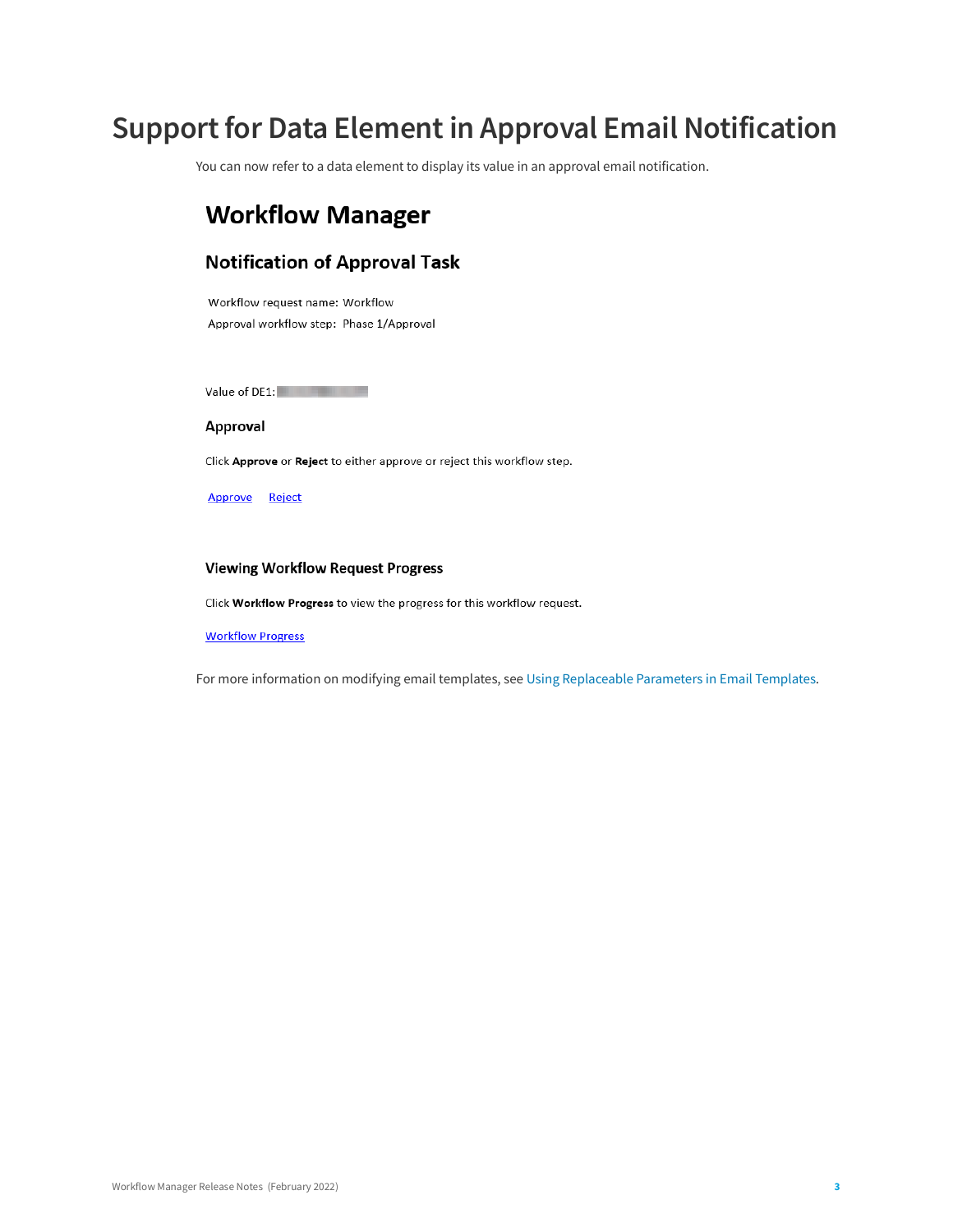# <span id="page-3-0"></span>**Upgrading Older Version of Workflow Manager to a Newer Version**

To upgrade an installation of Workflow Manager older version to a newer version, you must first uninstall the older version of Workflow Manager.

To upgrade an older version of Workflow Manager, perform the following steps.

| 组    |                                                  |                                                                                                                                       |  |  |  |
|------|--------------------------------------------------|---------------------------------------------------------------------------------------------------------------------------------------|--|--|--|
| Task | To upgrade an older version of Workflow Manager: |                                                                                                                                       |  |  |  |
|      | 1.                                               | Download the installer for Workflow Manager from the Flexera Product and License Center:                                              |  |  |  |
|      |                                                  | https://flexerasoftware.flexnetoperations.com                                                                                         |  |  |  |
|      | 2.                                               | If Workflow Manager older version is installed, open the Control Panel and uninstall it.                                              |  |  |  |
|      | 3.                                               | Launch the installer you downloaded in Step 1. Follow the instructions in the Installation Wizard until<br>installation is completed. |  |  |  |
|      | 4.                                               | After successful installation, AdminStudio Configuration Wizard will automatically launch.                                            |  |  |  |
|      |                                                  | o<br>ø<br><b>AdminStudio</b>                                                                                                          |  |  |  |
|      |                                                  | <b>AdminStudio Configuration Wizard</b>                                                                                               |  |  |  |

| Create a new database | © Update/connect to an existing Workflow Manager or AdminStudio database |
|-----------------------|--------------------------------------------------------------------------|
| Server:               | 11.22.333.44                                                             |
| Authentication:       | <b>SOL Server Authentication</b>                                         |
| User ID:              | sa                                                                       |
| Password:             |                                                                          |
| Database:             | <b>WFM</b>                                                               |

- **5.** On the **Create or Update an AdminStudio database** panel of the **AdminStudio Configuration Wizard**, provide the details and credentials of the SQL Server and database that was used in the older version of Workflow Manager.
- **6.** Follow the instructions in the Configuration Wizard until it is completed. The wizard will upgrade the database and make it compliant with the new version of Workflow Manager.
- **7.** Refresh/restart IIS on the Workflow Manager server.

After performing these steps, you can launch the updated version of Workflow Manager.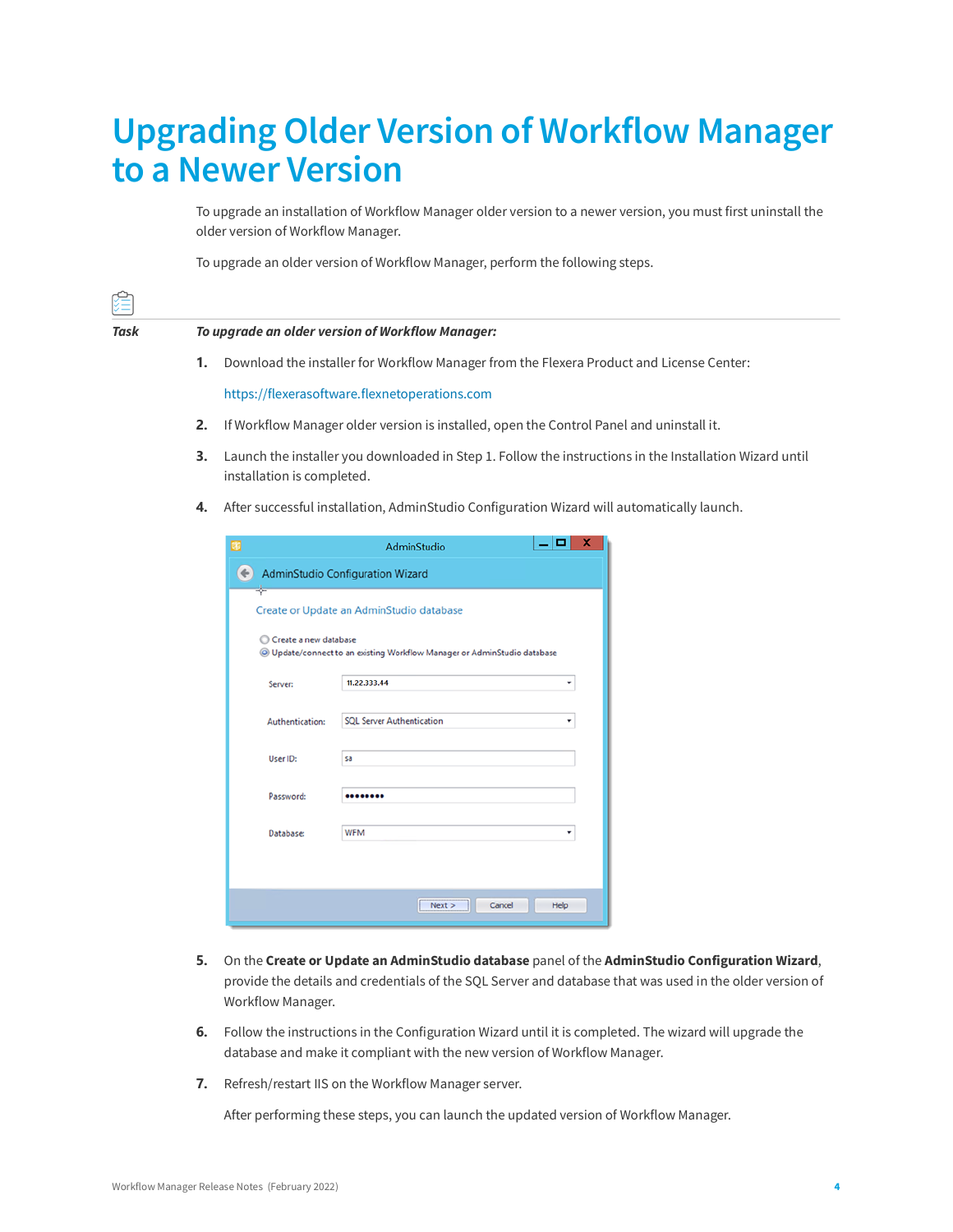# <span id="page-4-0"></span>**Resolved Issues**

This section lists the customer issues that were resolved in Workflow Manager.

| <b>Issue</b>       | <b>Description</b>                                                                                                  |
|--------------------|---------------------------------------------------------------------------------------------------------------------|
| <b>IOJ-2201406</b> | Users should be able to see the Registration phase data for all the Workflows.                                      |
| IOJ-2192195        | Phase and Step values would be disabled after completing a Workflow.                                                |
| IOJ-2176602        | Users would sometimes see an incorrect sequence for a Workflow Step.                                                |
| IOJ-2168995        | Some users were not able to see the first phase of a completed workflow.                                            |
| IOJ-2153246        | Some columns were not visible when exporting to Excel.                                                              |
| IOJ-2180152        | Timestamp mismatch on the Workflow last step completion time and Workflow end date<br>in Reports.                   |
| IOJ-2222853        | Addressed a critical security issue related to SQL injection uncovered by the security scan<br>of Workflow Manager. |

# <span id="page-4-1"></span>**System Requirements**

This section lists the system requirements for Workflow Manager.

- **•** [Workflow Manager Web Server](#page-5-0)
- **•** [Workflow Manager / AdminStudio Database Server](#page-5-1)
- **•** [File Share Server](#page-6-0)
- **•** [Workflow Manager End User Computers](#page-7-0)
- **•** [Portal Web Server for Intranet Clients](#page-7-1)
- **•** [Portal Web Server for Internet Clients](#page-7-2)
- **•** [Workflow Manager System Account Requirements](#page-8-0)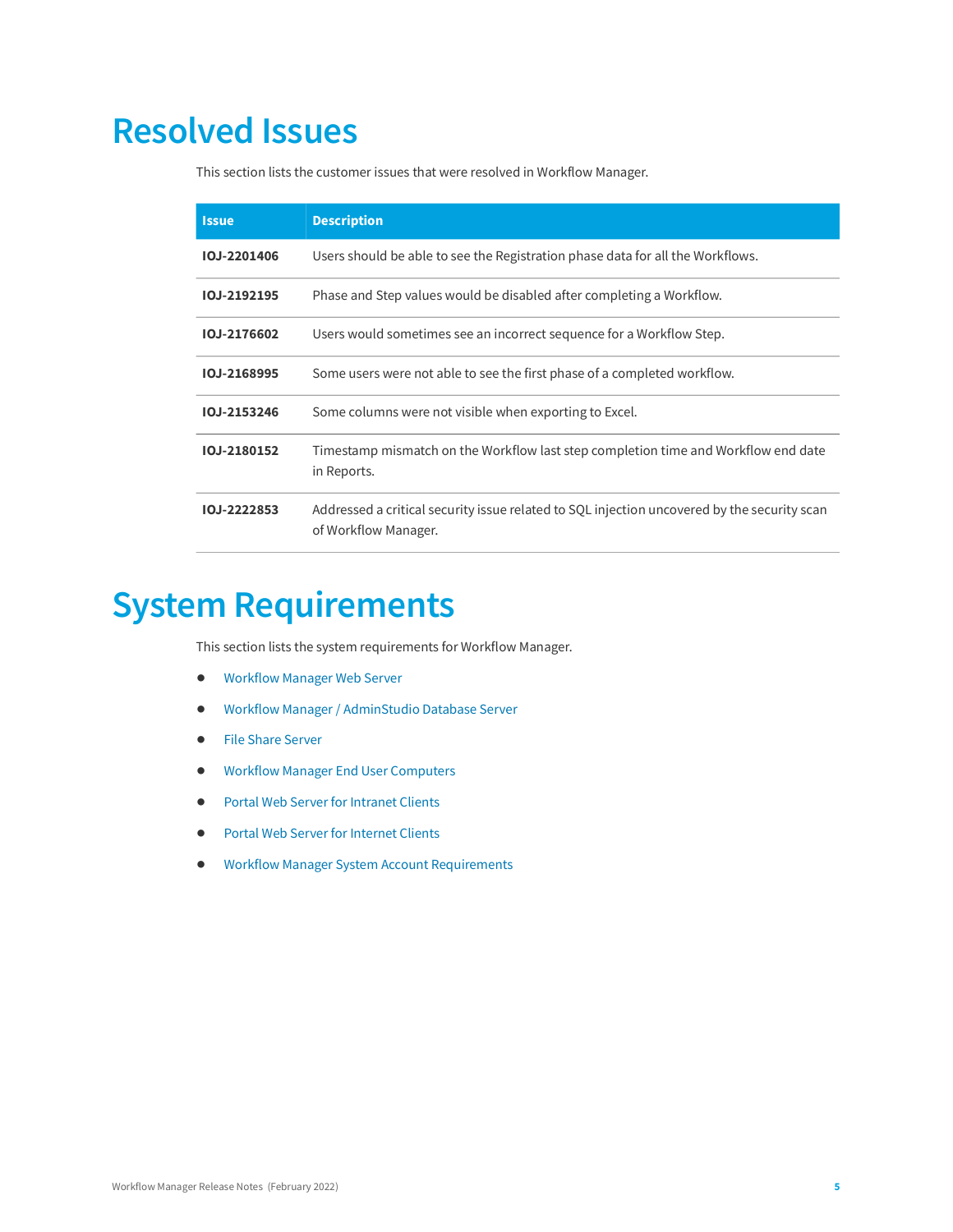## <span id="page-5-0"></span>**Workflow Manager Web Server**

The following table lists the system requirements for the Web server that hosts the Workflow Manager Data Web service and the actual Workflow Manager Web site.

| <b>Item</b>             | <b>Description</b>                                                                          |
|-------------------------|---------------------------------------------------------------------------------------------|
| <b>Processor</b>        | 32-bit or 64-bit processor at 2 GHz or greater.                                             |
|                         |                                                                                             |
|                         | Note • Workflow Manager runs in 32-bit mode on a 64-bit OS.                                 |
| <b>RAM</b>              | 4 GB or greater (8 GB preferred)                                                            |
| <b>Hard Disk Space</b>  | 100 GB or greater                                                                           |
| <b>Operating System</b> | Windows Server 2012 R2 or later / English base language (Windows Server OS is<br>preferred) |
| <b>IIS</b>              | IIS 7.0 or later                                                                            |
| .NET Framework          | NET Framework 4.6.1 or later                                                                |
| <b>ASP.NET</b>          | ASP.NET 4.0.30319 or later                                                                  |
| <b>MSXML</b>            | MSXML 6.0                                                                                   |
|                         |                                                                                             |
|                         | Note • MSXML is installed by the Workflow Manager installer.                                |

## <span id="page-5-1"></span>**Workflow Manager / AdminStudio Database Server**

This following table lists the recommended system configuration for a Workflow Manager/AdminStudio Application Catalog database server:

*Note • While minimum requirements are listed below, the recommended system configuration for a database server is dependent upon the number of users and the number of packages that will be imported into the Application Catalog database*

| <b>Item</b>            | <b>Description</b>                             |
|------------------------|------------------------------------------------|
| <b>Processor</b>       | 32-bit or 64-bit processor at 2 GHz or greater |
| <b>RAM</b>             | 4 GB or greater (8 GB preferred)               |
| <b>Hard Disk Space</b> | 80 GB or greater                               |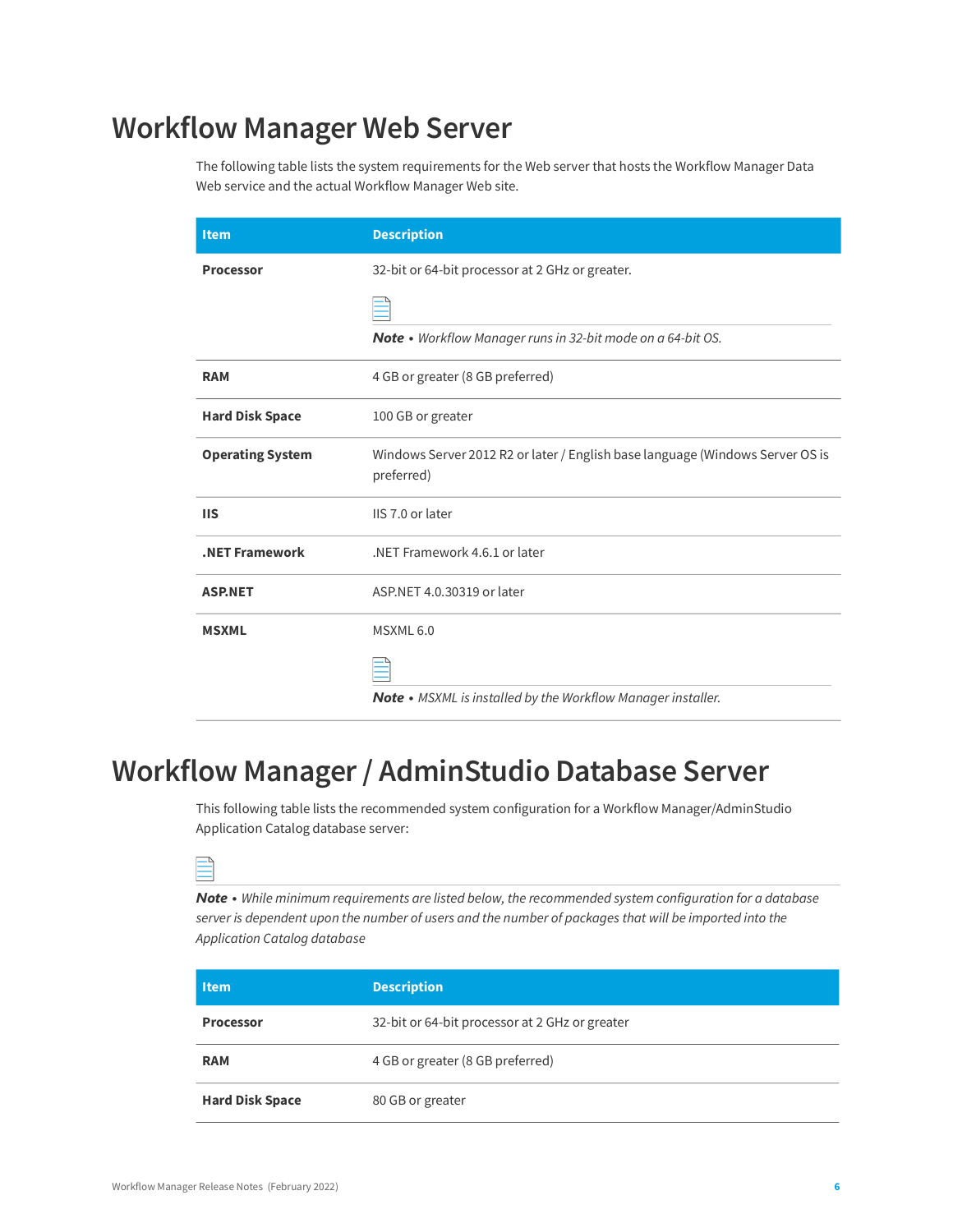| <b>Item</b>              | <b>Description</b>                                                                                                                                                                                                                                            |
|--------------------------|---------------------------------------------------------------------------------------------------------------------------------------------------------------------------------------------------------------------------------------------------------------|
| <b>Operating System</b>  | Windows Server 2012 R2 or later / English base language (Windows Server OS is<br>preferred)                                                                                                                                                                   |
| <b>Database Software</b> | SQL Server 2008 R2 or later databases, including SQL Server 2012 and SQL<br>Server 2014 (latest version preferred)                                                                                                                                            |
|                          | <b>Dictionary sort order-SQL</b> Server must be installed with case-<br>$\bullet$<br>insensitive dictionary sort order 52 on Code Page 1252 for non-Unicode<br>data. For more information, use the sp_helpsort T-SQL command, which<br>returns the following: |
|                          | Latin1-General, case-insensitive, accent-sensitive, kanatype-<br>insensitive, width-insensitive for Unicode Data, SQL Server<br>Sort Order 52 on Code Page 1252 for non-Unicode data                                                                          |
|                          | Collation setting-SQL_Latin1_General_CP1_CI_AS is the required<br>collation setting for AdminStudio database server. It is the only supported<br>collation.                                                                                                   |
|                          |                                                                                                                                                                                                                                                               |
|                          | <b>Note •</b> Before attempting to connect to an existing Microsoft SQL Server, open<br>SQL Server Configuration Manager and make sure that the following three<br>protocols are enabled:                                                                     |
|                          | Shared Memory<br><b>Named Pipes</b><br>TCP/IP                                                                                                                                                                                                                 |

# <span id="page-6-0"></span>**File Share Server**

This following table lists the system requirements for the machine that stores Workflow Manager's uploaded source files and the repackaged output files:

| <b>Item</b>             | <b>Description</b>                                                                          |
|-------------------------|---------------------------------------------------------------------------------------------|
| <b>Processor</b>        | 2 GHz or greater                                                                            |
| <b>RAM</b>              | 2 GB or greater                                                                             |
| <b>Hard Disk Space</b>  | 1 TB or greater                                                                             |
| <b>Operating System</b> | Windows Server 2012 R2 or later / English base language (Windows Server OS is<br>preferred) |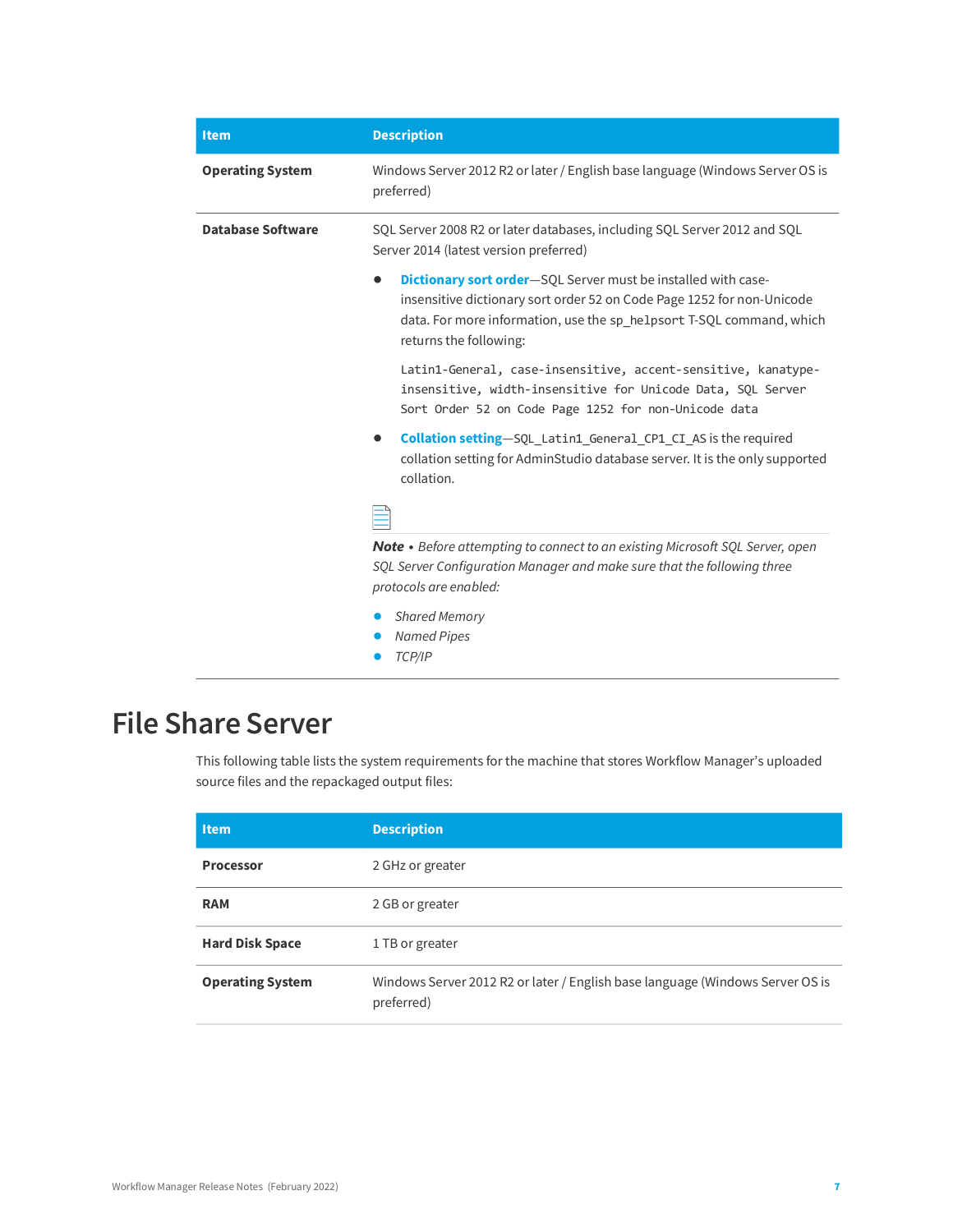### <span id="page-7-0"></span>**Workflow Manager End User Computers**

This following table lists the recommended system configuration for a Workflow Manager end user machine:

| Item.                     | <b>Description</b>                                    |
|---------------------------|-------------------------------------------------------|
| <b>Browser</b>            | Microsoft Edge<br>$\bullet$                           |
|                           | Microsoft Internet Explorer 9.0 or later<br>$\bullet$ |
|                           | Chrome for Windows 33.0 or later<br>$\bullet$         |
|                           | Firefox for Windows 25.0 or later<br>$\bullet$        |
|                           | Safari for macOS and iOS<br>$\bullet$                 |
| <b>Monitor Resolution</b> | 1024 x 768 pixels or higher                           |

### <span id="page-7-1"></span>**Portal Web Server for Intranet Clients**

A portal is not required to support Windows NT authentication. You can enable Windows NT authentication directly on the web site.

Single sign-on is only supported when the user that logs into IIS has been imported into the Workflow Manager database using Active Directory. The administrator can either import the complete group or only one user. If a complete group is imported, then all the members of the group can be logged into Workflow Manager using single sign-on.

The system requirements for this machine are the same as for the [Workflow Manager Web Server.](#page-5-0)

### <span id="page-7-2"></span>**Portal Web Server for Internet Clients**

For better security and to manage access to the Workflow Manager Web Server, it is recommend to also set up a portal Web server for Internet clients.

If Workflow Manager needs to be accessed over the Internet, it is recommended to set up a portal Web server, residing in a demilitarized zone (DMZ). This Web server:

- **•** accepts the requests from the Internet clients,
- **•** forwards them to the Workflow Manager,
- **•** gets responses from the Workflow Manager, and
- forwards them to the clients

You can configure the Workflow Manager to entertain the request only if it is coming from the Portal Web server, and otherwise reject the request. The Portal Web server manages access to Workflow Manager and ensures that clients are not able to access any data or documents without logging in.

The system requirements for this machine are the same as for [Workflow Manager Web Server.](#page-5-0)